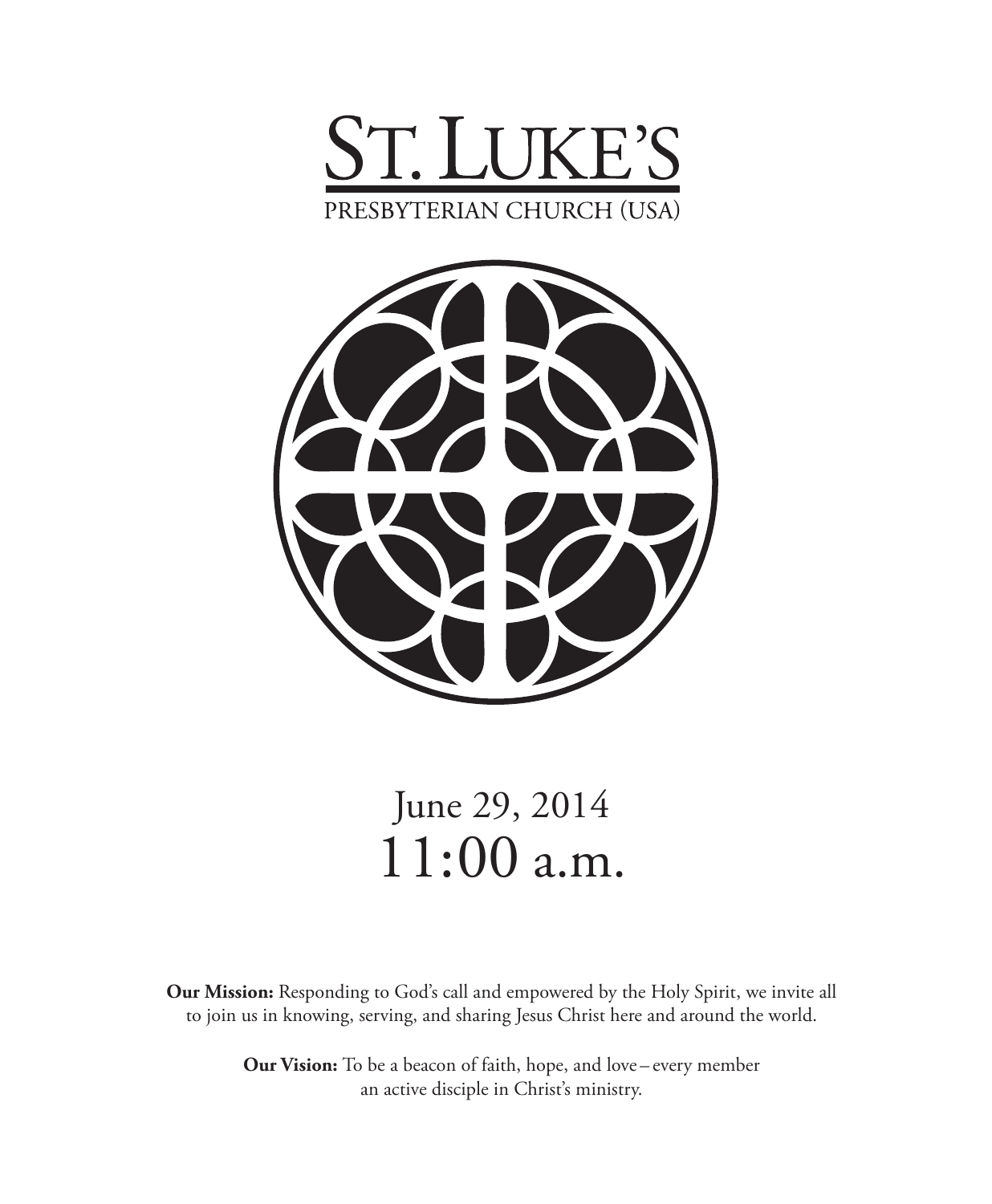

St. LUKE'S PRESBYTERIAN CHURCH (USA) 1978 Mt. Vernon Road Dunwoody, Georgia 30338-4617 770-393-1424 www.slpres.org

8:30 a.m. Chapel Communion Service 9:30 a.m. Sunday School 11:00 a.m. Sanctuary Worship Service *Nursery provided for all services and Sunday School*

> OFFICE HOURS' Mon. - Fri., 8:30 a.m. - 4:30 p.m.

Dr. Jason Whitener, Pastor Rev. Shannon Dill, Associate Pastor Rev. Phil Brown, Associate Pastor Dr. E. Moss Robertson, Pastor Emeritus



**That All May Worship:** St. Luke's strives to be a welcoming church for all. Assistive hearing devices, large print hymnals, large print bulletins and pew cushions are available. Please contact an usher for further assistance.

**Parents:** During the worship service, if necessary, the parlor is a comfortable place to be with your child and still see the service. Children's Worship Notebooks and activity sheets are available for all ages on the shelves in the Narthex (Sanctuary lobby). An usher can assist you.

For your convenience, there is a **Family Restroom** located in the hallway of the administrative offices, on the first floor, near the main lobby.

June 29, 2014 • 13th Sunday in Ordinary Time Liturgical Color: Green *Green is used to represent spiritual growth.* 

*The flowers today are given in celebration of Margie and Bob Starling's 57th wedding anniversary.*

## SERVING TODAY

| Chancel GuildRoby & Andrea Price  |
|-----------------------------------|
|                                   |
| Gordon & Ashley Owens             |
| Continental Breakfast Meg Wallace |
|                                   |
|                                   |

## WELCOME, GUESTS!

We are delighted you are worshiping with us! As a guest, you are invited to:

- 1. During the **Celebration of Community**, please print the requested information on the Friendship Pad and pass the Friendship Pad down the pew.
- 2. After the worship service, please join Deacon Sandra Clay, Elder Wayne Radloff, and our Pastors in the Narthex (Sanctuary lobby). They will answer questions and provide you with a Guest Packet and a loaf of bread lovingly made by St. Luke's member, Cindy Nunez.
- 3. If you are interested in learning more about St. Luke's or are interested in joining, please contact Jason Whitener: jasonwhitener@slpres.org or 770-393-1424, ext. 223.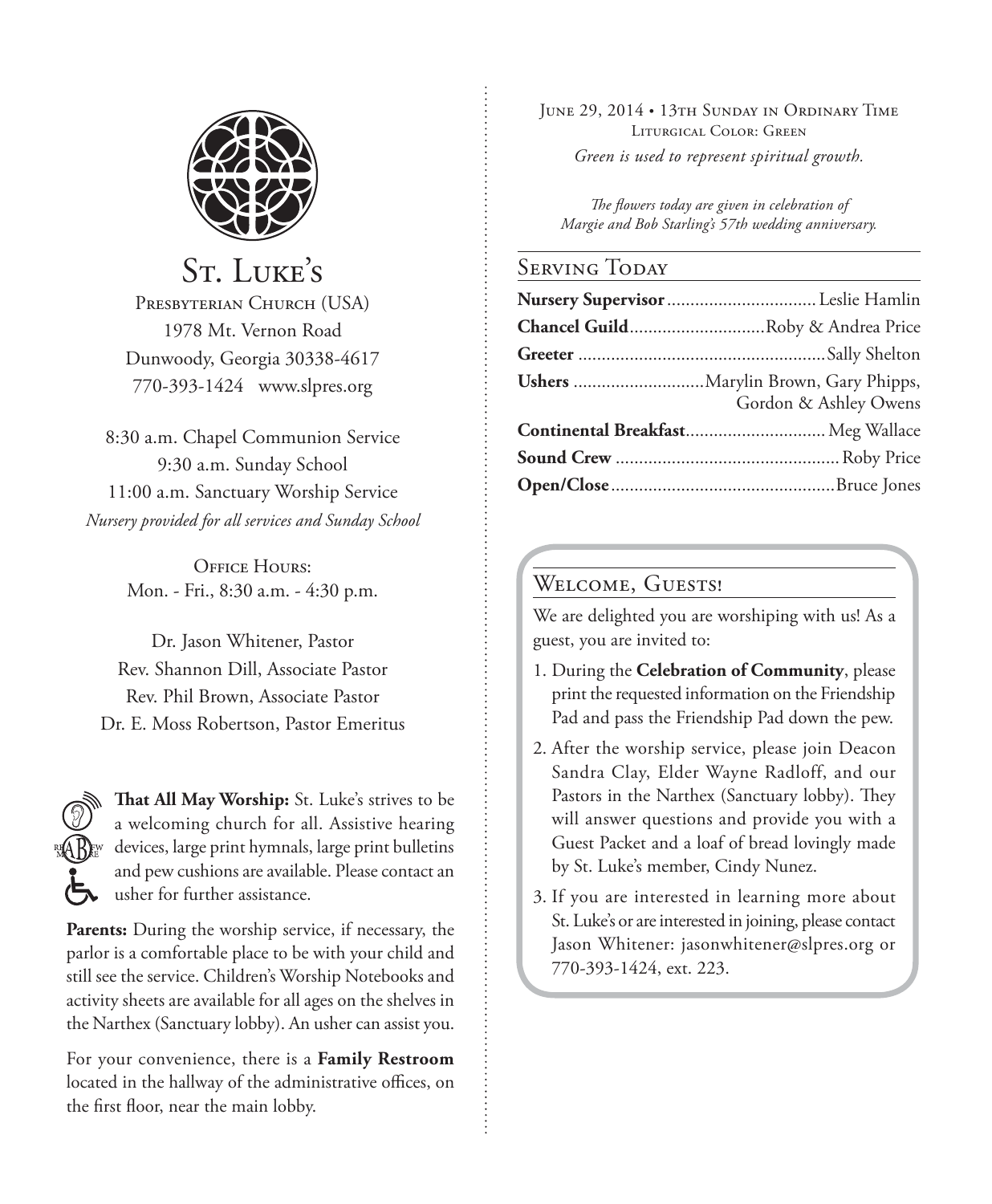#### *\* Please stand*

# Lord, as we walked through the doors to this place of worship, we brought with us our cares and concerns, our joys and our sorrows. Touch our hearts and heal us, Lord. Make us ready to become Your faithful disciples. Amen. **Gathering Prayer of Adoration** Shannon Dill **Prelude** Gavotte / François-Joseph Gossec Emma Troha, Flute **Call to Worship**  \* Leader: I trust in your steadfast love, O God; my heart rejoices in your salvation.

**People: I will sing praises unto you, O Lord, because you have dealt bountifully with me. All: Let us worship God!**

Where Cross the Crowded Ways of Life / GERMANY \* Hymn #408

**Celebration of Community Celebration of Community Jason Whitener** 

We Assemble in God's Name **In Preparation for Worship**

# **Invitation to Confession & Call to Prayer**  \*

Leader: The Lord be with you. **People: And also with you.**

Leader: Let us pray.

# **Prayer of Confession**  \*

 **Lord, we so often shrink away from Your light when we are afraid, frustrated or confused. We turn our backs on You and others because we don't believe that we have anything to offer. Our attitudes and our actions often reflect anger and hostility rather than compassion and hope. Please forgive us, Lord. Please heal and restore us to wholeness and hope. Give us courage to be Your disciples. We ask this in Jesus' Name. Amen.**

**Assurance of Forgiveness** \*

**Gloria Patri** \*

 **Glory be to the Father, and to the Son, and to the Holy Ghost; As it was in the beginning, is now, and ever shall be, world without end. Amen. Amen.**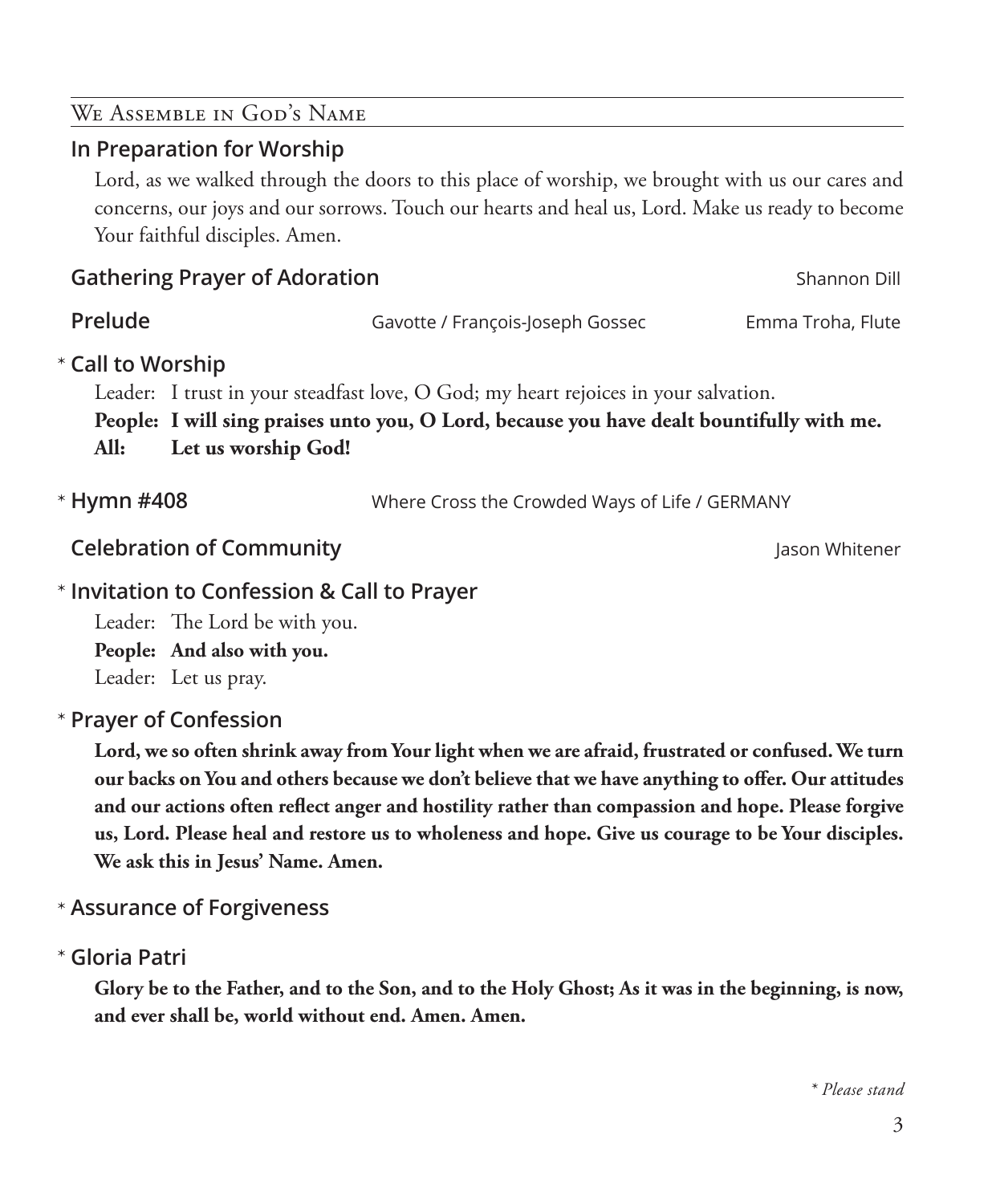## WE HEAR GOD'S WORD PROCLAIMED

# **Tell Us Our Story** Catherine Anne Thomas Catherine Anne Thomas We always encourage children to remain in worship. However, we currently provide child care for infants through young elementary children in the event that families wish to use it. All classes meet in Sheppard Hall, which is located just across the garden.

# **Morning Prayer & The Lord's Prayer**

 **Our Father Who art in heaven, hallowed be Thy name. Thy kingdom come, Thy will be done, on earth as it is in heaven. Give us this day our daily bread; and forgive us our debts, as we forgive our debtors; and lead us not into temptation, but deliver us from evil. For Thine is the kingdom and the power and the glory, forever. Amen.**

| <b>Old Testament Reading</b>                                                               | Psalm 13:1-6 / page 468    | Kim Maxwell       |
|--------------------------------------------------------------------------------------------|----------------------------|-------------------|
| Leader: The Word of the Lord.<br>People: Thanks be to God.                                 |                            |                   |
| Solo                                                                                       | Ave Maria / Bach/Gounod    | Emma Troha, Flute |
| <b>New Testament Reading</b><br>Leader: The Word of the Lord.<br>People: Thanks be to God. | Matthew 10:40-42 / page 10 |                   |
| Sermon                                                                                     | Come On In                 | Shannon Dill      |

## We Respond to God's Word

**Affirmation of Faith** The Apostles' Creed **Phil Brown** Phil Brown  **I believe in God the Father Almighty, Maker of heaven and earth, and in Jesus Christ His only Son our Lord; Who was conceived by the Holy Ghost, born of the Virgin Mary, suffered under Pontius Pilate, was crucified, dead, and buried; He descended into hell; the third day He rose again from the dead; He ascended into heaven, and sitteth on the right hand of God the Father Almighty; from thence He shall come to judge the quick and the dead. I believe in the Holy Ghost; the holy catholic church; the communion of saints; the forgiveness of sins; the resurrection of the body; and the life everlasting. Amen.**

**Offering & Offertory Great Is Thy Faithfulness / arr. Larry Shackley**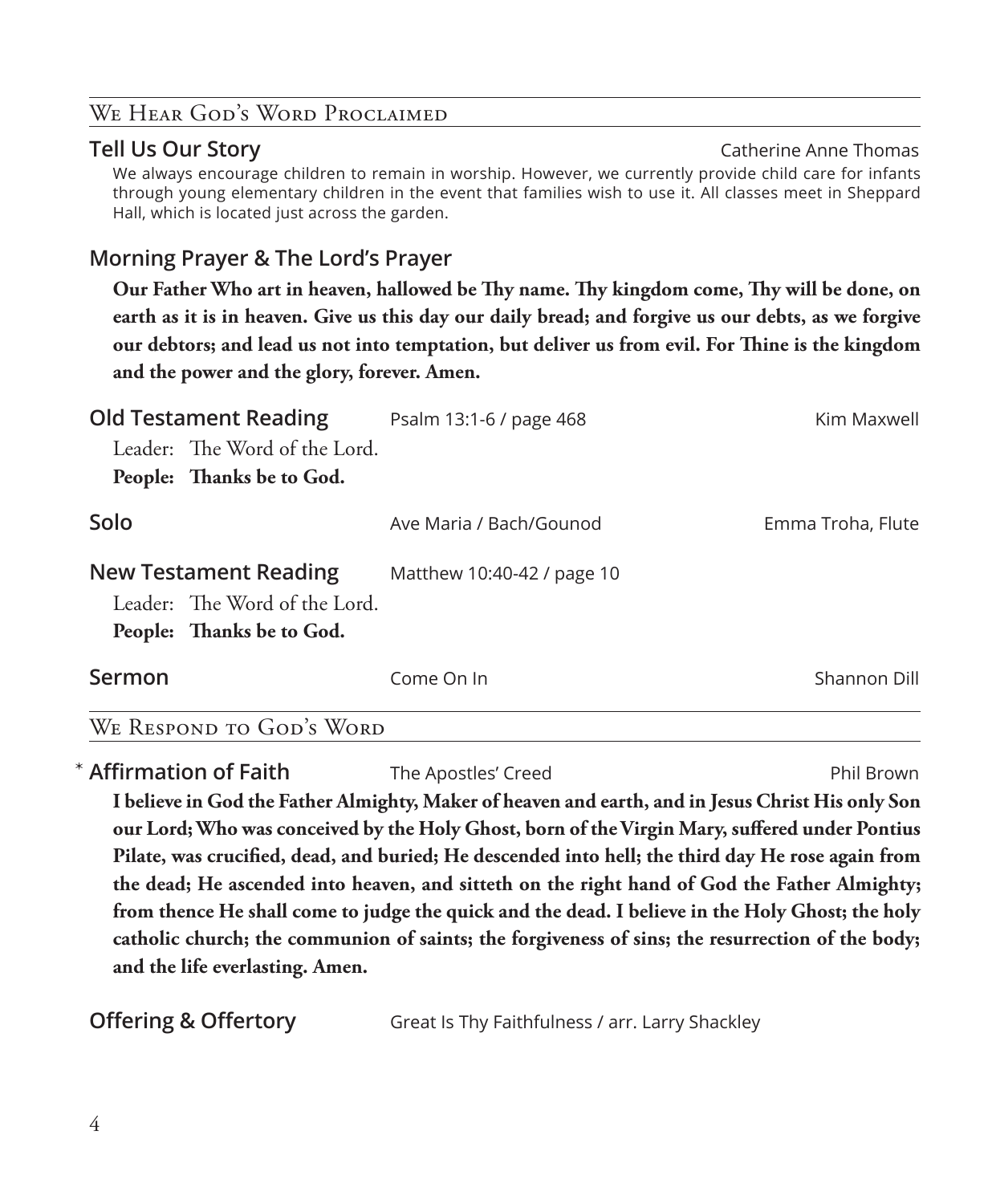# **Doxology** \*

 **Praise God, from Whom all blessings flow; Praise Him, all creatures here below; Praise Him above ye heavenly host; Praise Father, Son and Holy Ghost. Amen.**

**Prayer of Dedication** \*

| WE GO IN GOD'S NAME                          |                                                        |  |  |  |
|----------------------------------------------|--------------------------------------------------------|--|--|--|
| * Sending Hymn #391<br>Take My Life / HENDON |                                                        |  |  |  |
| * Benediction                                |                                                        |  |  |  |
| * Postlude                                   | Joyful, Joyful, We Adore Thee / arr. Becki Slagle Mayo |  |  |  |
|                                              |                                                        |  |  |  |

*(use this space to record your personal reflections)*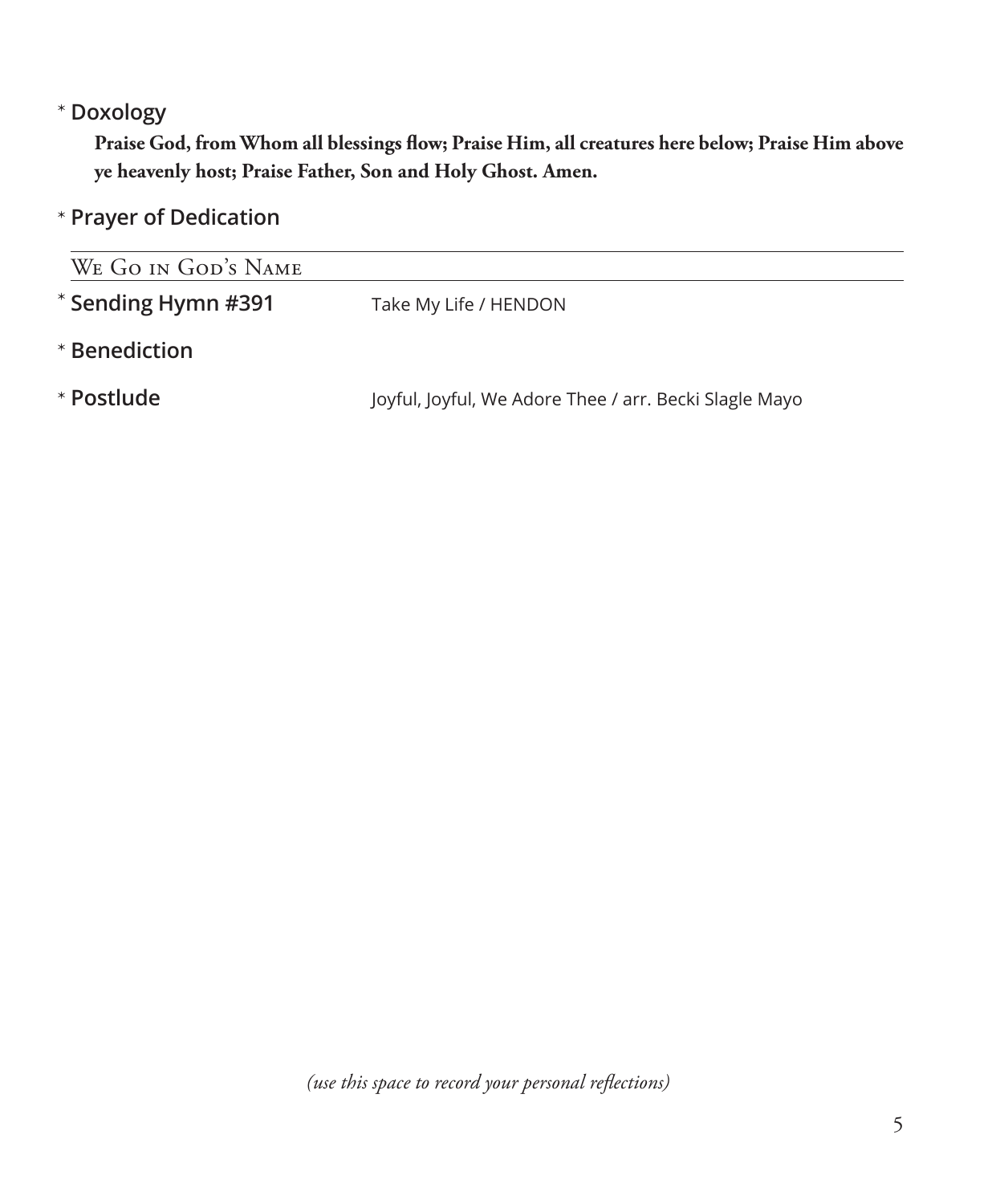*(use this space to record your personal reflections)*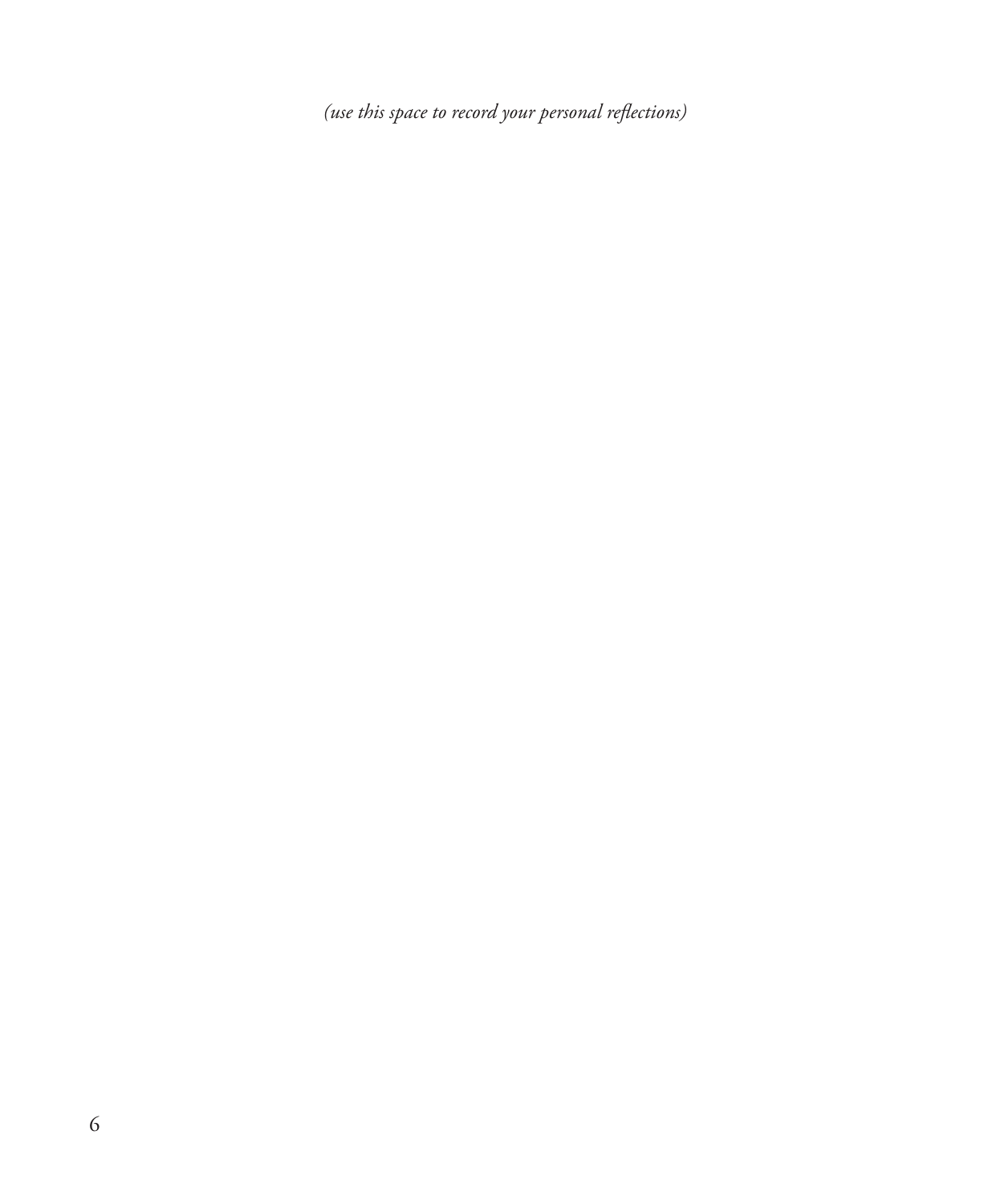# SERVE

**Helping Hands:** Could you use your time and talent to assist someone in the congregation? This ministry matches short term needs (like setting up a computer, driving a member to an appointment, helping change light bulbs) with available resources. If you'd like to help, contact Rebecca Strickland: rebstrick@gmail.com, 404.664.5392. If you need the Helping Hands team, contact your Deacon.

**Serve your church with your smile:** be a greeter! Please sign up on http://goo.gl/XtWrDn or contact Meg Wallace: megwallace24@gmail.com, 404.293.1328. **St. Luke's also needs ushers!** Questions? Contact John Tienken: 770.394.1104, tienkenj@gmail.com.

**Buy Some, Share One:** You can support local food pantries by buying an extra non-perishable item every time you go to the grocery store, and placing your donation in the carts in the main lobby. We alternate our donations monthly to the Interfaith Outreach Home (IOH) and Community Assistance Center (CAC). Your donations make a big difference!

**R.O.C.K. (Reaching Out Through Crocheting & Knitting):** Every Wed., 10 a.m. - noon in the Parlor. Men and women of any age and skill level are welcome to join us in making prayer shawls, layette sets, blankets, etc. for outreach projects.

**Prayer Ministry:** Our St. Luke's Prayer Ministry Team is involved in intercessory prayer (praying on behalf of others). If you would like to become a part of the Prayer Ministry Team, contact Paula Barbin: barbin@fulton.K12.ga.us , 678.297.9877.

**Get together for breakfast** here at St. Luke's every Sunday morning and welcome folks as they arrive. If you and your friends could furnish a continental breakfast, we will be glad to reimburse you. Please sign up on http://goo.gl/GevLpf or contact Meg Wallace: megwallace24@gmail.com, 404.293.1328.

**A new ministry!** If a member has been less active at church for a time, they often find it difficult to reengage. Whatever the circumstances, we want everyone to know that the door at St. Luke's is always open! **Our first training class will begin Aug. 3, 9:30 - 10:30 a.m. Please RSVP to Shannon (shannondill@slpres.org) if you plan to attend.**

**Looking for a great way to serve your church family?** St. Luke's Meal Ministry provides meals for families or individuals who are recovering from a recent surgery or illness, suffering from the loss of a loved one, or celebrating the birth or adoption of a new baby. If you are interested in delivering a meal to a congregation member or would like more information, please contact Krissy Williams: bkcook71@yahoo.com.

**Family Promise: July 20-27.** Next month is another opportunity to host homeless children and their parents. The signup link is http://goo.gl/ aBn1ur (a direct link can be found in the weekly "Highlights" email). Thank you for all you do to show homeless families how St. Luke's members put faith into action! SLPC will be hosting a Family Promise training session. Stay tuned for date specifics. David King: 770.394.2742 or cardheel@ yahoo.com.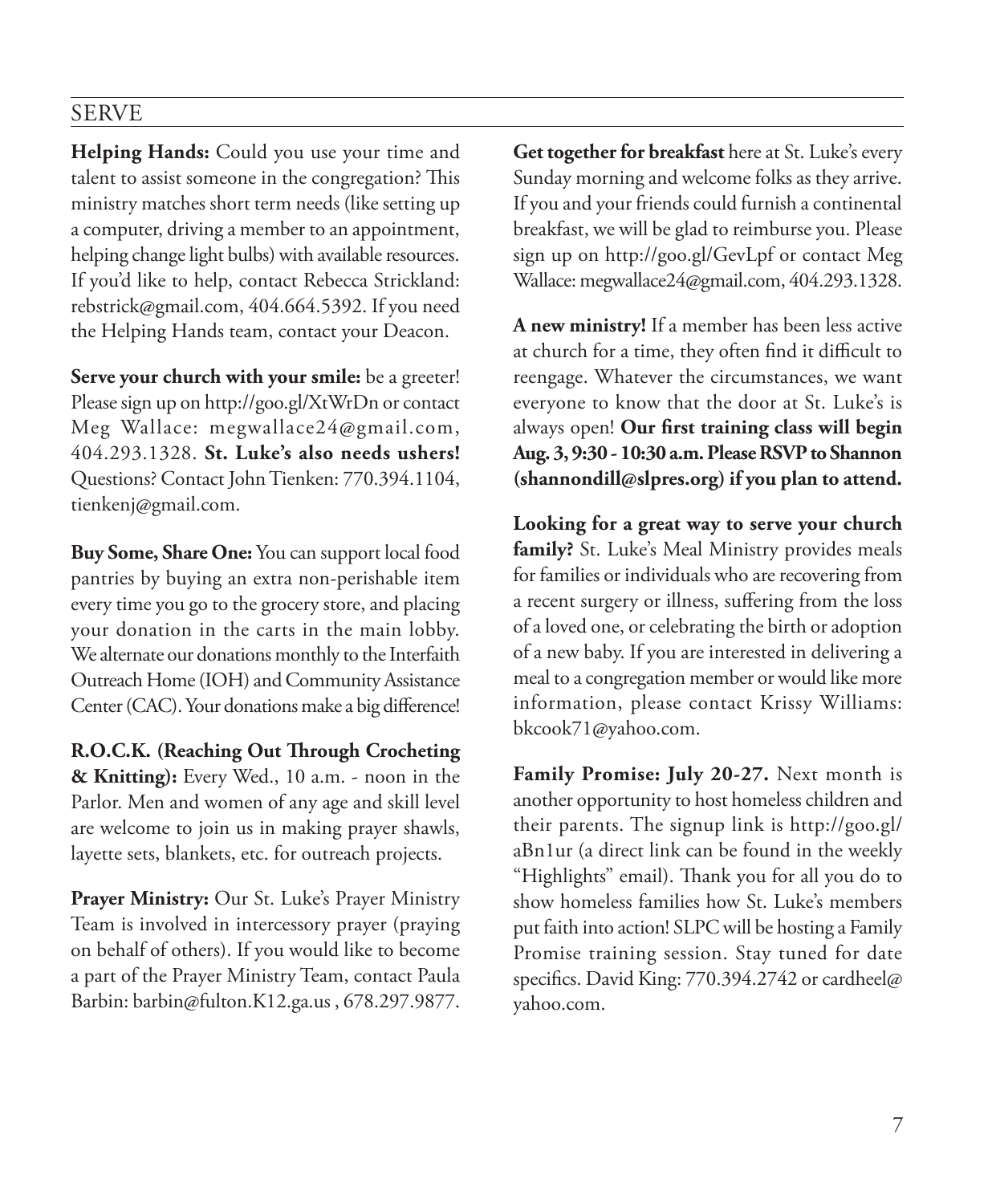## SHARE

**Everyone Loves A Parade**! Come follow the St. Luke's "Great Beginnings" float (Live Nativity with live sheep) and Governor Nathan Deal (Parade Grand Marshall) down Mount Vernon Road this **July 4th** or cheer from the sidelines. We still need people to march and pass out candy canes to the spectators. (You can even march "half" of the parade route.) Sign up in the lobby or contact Chris Wallace: clw7324@comcast.net or 770.395.7324. Join the fun and stand tall for our faith and freedom and for St. Luke's!

**Summer Mom's Group** Don't let summertime keep you from Christian fellowship, fun and learning! Our popular Moms' Group will meet from 10-11 a.m. on July 9, July 16 and July 23. And since it's a group for Moms, we will offer child care and fun activities for the little ones. Come each week or just when you can, but we would appreciate reservations in advance for children. Contact Shannon Dill (shannondill@slpres.org) for more information.

**July 6: Summer Sundaes are coming!** Every Sunday in July at 6:30 p.m., join the Fellowship Committee at St. Luke's for fellowship and ice cream sundaes!

**Did you know** you can give flowers for a Sunday worship service in memory or in honor of someone or for a special event? Sign up on the main lobby bulletin board; cost is \$80. Call Celeste Fischer: 404.434.8099 or Faye Cashwell: 770.409.1960.

**Christian Music Zumba** is a fun way to get fit! Thursdays: 7-8:00 p.m.; \$6 per class. Contact Chris Wallace: clw7324@comcast.net, 770.395.7324.

**Tai Chi** for strength, flexibility and balance: Tuesdays & Thursdays: 12:30-1:30 p.m.; \$10 per class. Contact Sam Evans: educcons@aol.com, 678.650.2399.

**Through a generous church family member,** St. Luke's has created a scholarship for graduating seniors in the amount of \$2,500. This year, an additional \$2,500 scholarship is also available. The scholarships are open to children and grandchildren of St. Luke's members. If you are interested, you can pick up an application in the church office or contact Scholarship Chairman, Paula Barbin: 678.297.9877 or barbin@fulton.k12.ga.us. **The deadline for applications is June 30, 2014.**

Next week is **NAME TAG SUNDAY.** Wear your name tag on July 6th (from work, military, college, church, camp, or a blank one will be provided) so your fellow worshipers can greet you by name.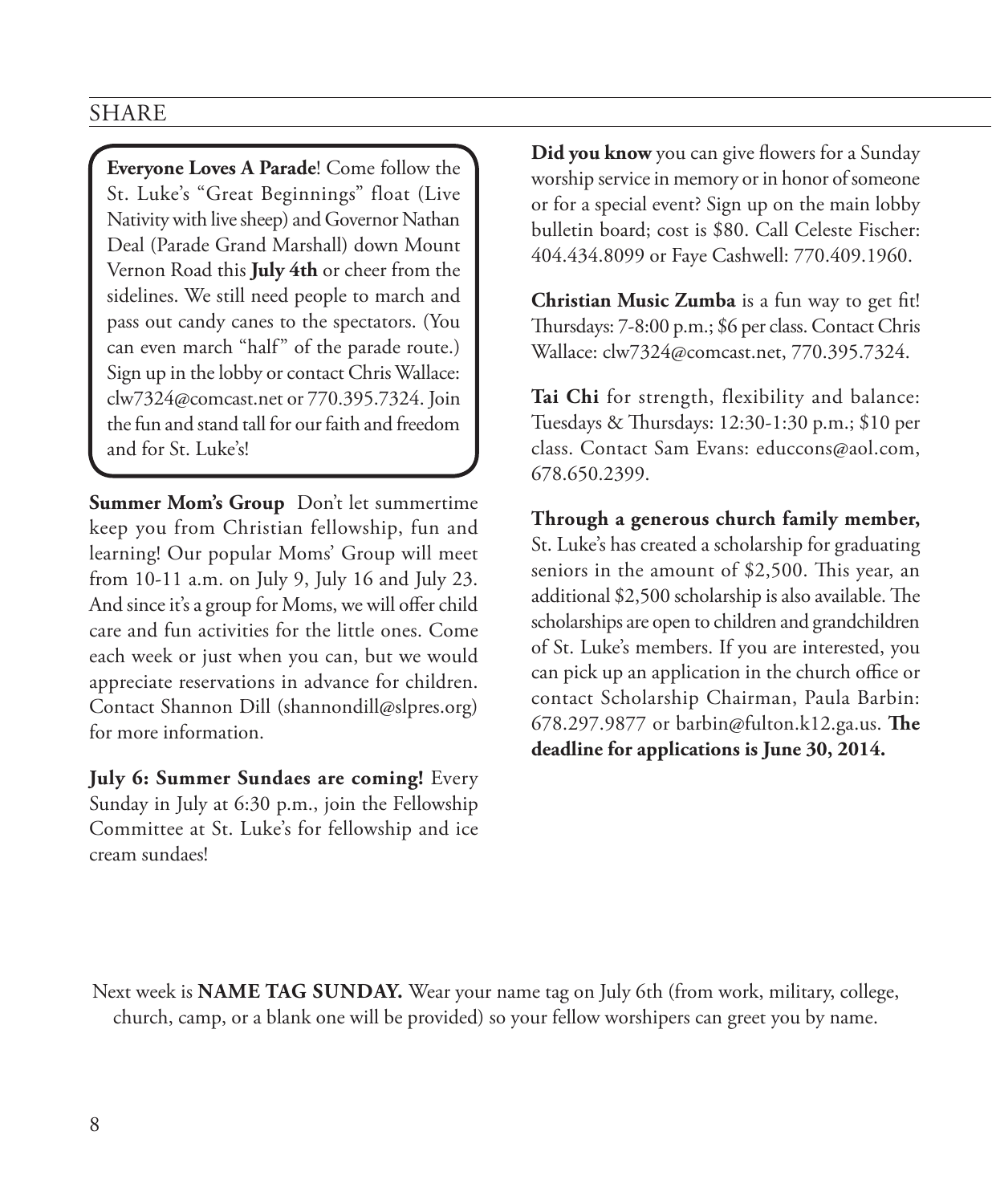## **Summer Camps**

**SporTots** at St. Luke's for the following weeks (sportots.com/slpres/):

> June 30 - July 2 July 7 - 11 July 14 - 18 <br>August 11 - 15 <br>August 18 - 1 August 25 - 28

August 18 - 22

**Electronic Giving Cards** are available in the back of the chapel or in the narthex of the sanctuary for members to place in the Offering plates so they can physically participate in that part of worship. The St. Luke's Finance Committee appreciates online contributions because it helps provide a more steady income flow throughout the year. Go to our website (www.slpres.org) and click on the "Giving" tab to find out more.

**Time for Summer Vacation Photos!** Each summer St. Luke's features vacation photos of our members and friends on the lobby screens, and we'd love to include you! Please send us a couple of your best vacation shots, preferably with **you** in the picture. Photos should be high quality jpeg format, but we can work with whatever you have. Email (robyprice@slpres.org) or drop off a thumb drive or disc at the office.

# **Faith & Film**

Faith & Film meets the 3rd Friday of each month. It's an informal opportunity for adults of all ages to watch great movies and explore their own faith through the lens of today's film culture–bring a friend! A potluck dinner is served at 7 p.m. and the movie starts at 7:45 p.m. in room 207. If you plan to attend and would like help with food, please RSVP to Cindy or Josh Nunez at breakingbread14@ gmail.com or 678-230-1236.

#### **Now Showing:**

July 18. . *The Letter Writer,* NR / 2011 Maggie Fuller (Aley Underwood), a rebellious and troubled teenager, receives a life-affirming letter from an unknown source. When Maggie tracks down the writer of the letter — an old man in a rest home (Bernie Diamond) she has never met — she decides to become a letter writer herself by being the old man's apprentice.

#### **Coming Soon:**

| August 15. The Book Thief, PG-13 / 2013      |
|----------------------------------------------|
| September 19 Keeping the Faith, PG-13 / 2000 |
| October 17. <i>Life of Pi</i> , PG / 2012    |
| November 21 Soul Surfer, PG / 2011           |
| December 19 The Christmas Choir, NR / 2008   |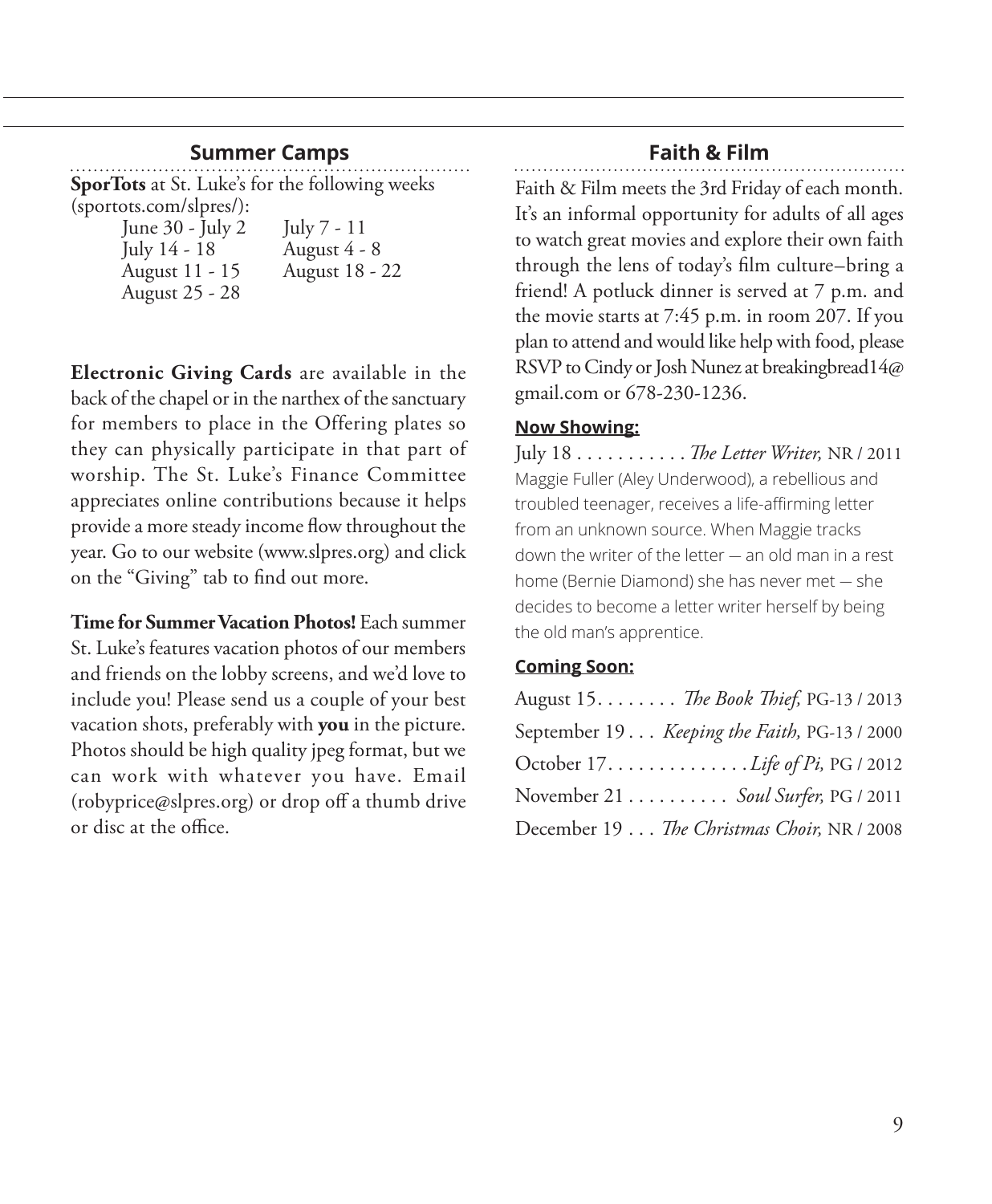## KNOW

We invite all "newer" members who would like to get to know other members of St. Luke's to join us on Sunday mornings from 9:30-10:30 a.m. in room 230. We will study *Making Sense of the Christian Faith,* through engaging conversation and exploration of the basic doctrines of the Christian faith. Please contact Shannon Dill (shannondill@slpres.org) with questions. Feel free to invite a friend!

**Friday Morning Men's Bible Study:** join us every Fri. for fellowship and Bible study from 6:40-8 a.m. in the Parlor with Dave Elkins.

# **Youth Connection (SLYC)**

Contact Phil Brown: philbrown@slpres.org, 770.393.1424 ext. 238

# **SPLASH! Children's Ministries**

Contact Catherine Anne Thomas: cathomas@slpres.org, 770.393.1424 ext. 228

**Weird Sunday Mornings in June and August, 9:30-10:30 a.m.** The "Amazing Animals" (three's, PreK, and K) will gather in Rm. 120 to explore the animals in some of our favorite Bible stories. First through fifth graders will gather in the Great Hall for "Weird Animal Games." Each of these classes will require **two adult volunteers each week.** If you can help, please sign up on http://goo.gl/uMnk0k and tell us which Sun. and which class, we'll do the rest!

**Starting July 6: Summer Sundaes are coming!** Every Sunday in July at 6:30 p.m., join the Fellowship Committee at St. Luke's for fellowship and ice cream sundaes!

**Never a Dull Moment in Sheppard Hall!** We have some big projects to accomplish this summer for the children of Saint Luke's… can you help? We need to:

- refurbish the first-grade Sunday School room to become "The Harbor" requires painting, furniture moving, and creative brainstorming
- relocate the Faithful Friends room from downstairs to "The Harbor" requires a lot of supply moving and some furniture relocation

We are hoping to accomplish the work in "The Harbor" over the last two weeks of July... so that "Faithful Friends" can be relocated during the first two weeks of August… so that our SLLS Kindergarten may completely move in by mid-August. If you can help with any of these tasks, please contact cathomas@ slpres.org. Thank you!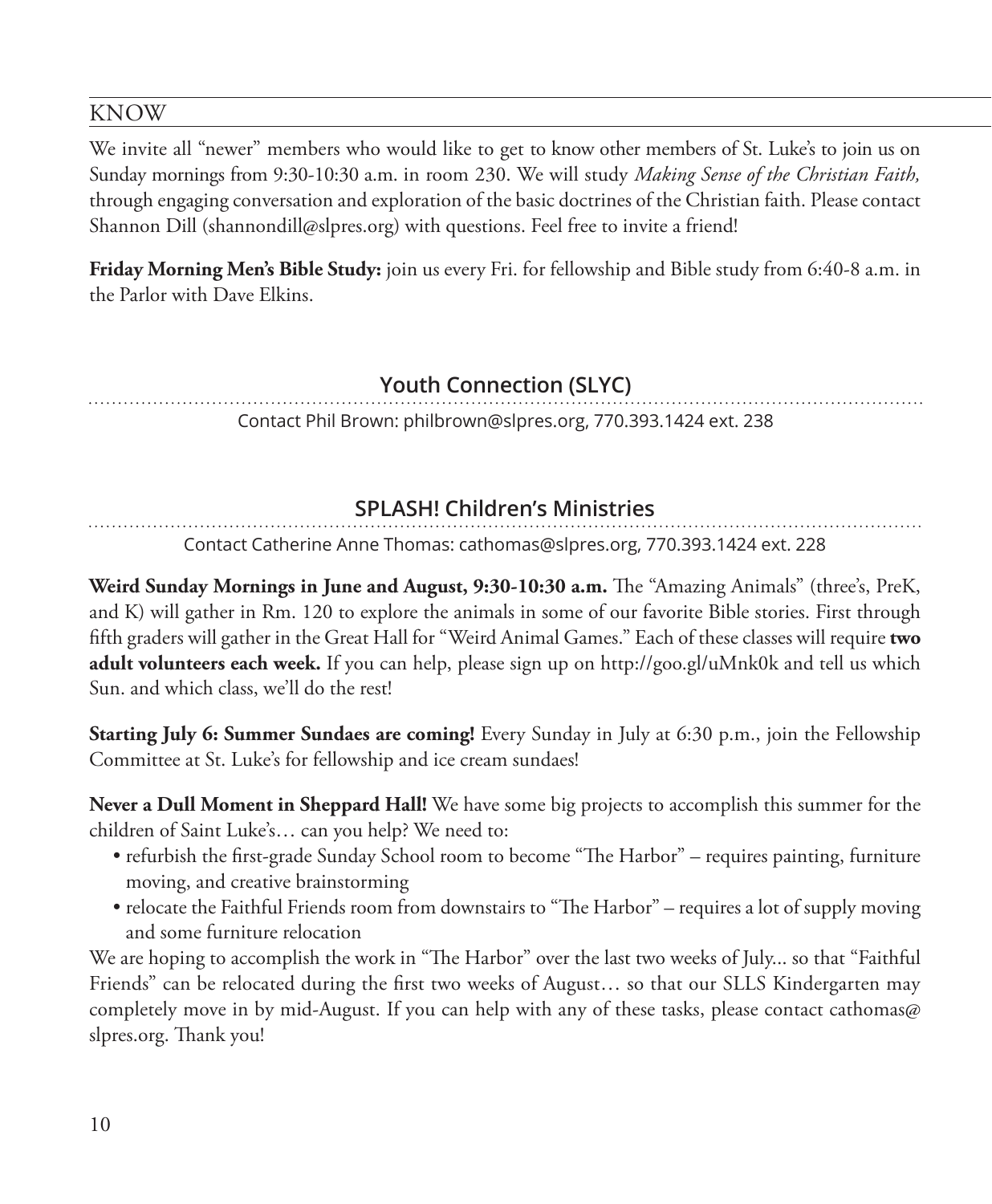# **Adult Sunday School (9:30-10:30 a.m.)**

Contact Shannon Dill: shannondill@slpres.org, 770.393.1424 ext. 229

**The Story of the Bible** (Room 145, The Parlor) Each Sun. includes a 30 min DVD lecture by Dr. Luke Timothy Johnson, followed by class discussion.

**F.I.N.C.H** (Room 203) *Animate Bible* series: It poses questions people really have, and then encourages participants to respond—answers aren't included!

**Seasons of the Spirit** (Room 231-233) A biblically-based discussion class following the revised common Lectionary.

**Faith Foundations** (Room 232) We are studying the Gospel of Matthew with emphasis on the Church as an earthly manifestation of the kingdom of God.

**Soul Food** (Room 235) Finding Sustenance for Faithful Living: Fellowship, study and discussion on a range of topics related to spirituality in our lives.

# **From the Choir Loft (Music Ministry)**

Contact Clair Maxwell: clairmaxwell@slpres.org, 770.393.1424 ext. 227

**Summer Music Sundays:** It's summer and the choirs are not singing, but music is needed at both the 8:30 and 11 a.m. services through Aug. 17. If you play an instrument in a band or orchestra, take lessons, or can't sing with the choirs during the year, this is your chance to share your gifts with the congregation– all singers and instrumentalists are welcome and appreciated! Contact Clair Maxwell for more information.

**Pipe Organ Rebuilding:** We are very excited that our sanctuary organ is undergoing a significant rebuilding this summer, thanks to your financial support of the *Foundation for the Future* campaign. Robert Coulter Organbuilders has developed an exciting design, including a complete renovation of the organ console from analog to digital. This will greatly enhance our sanctuary worship and ensure that our fine instrument continues playing well into the future. Stop by the organ and talk to Clair about the details any Sunday after 11:00 worship.